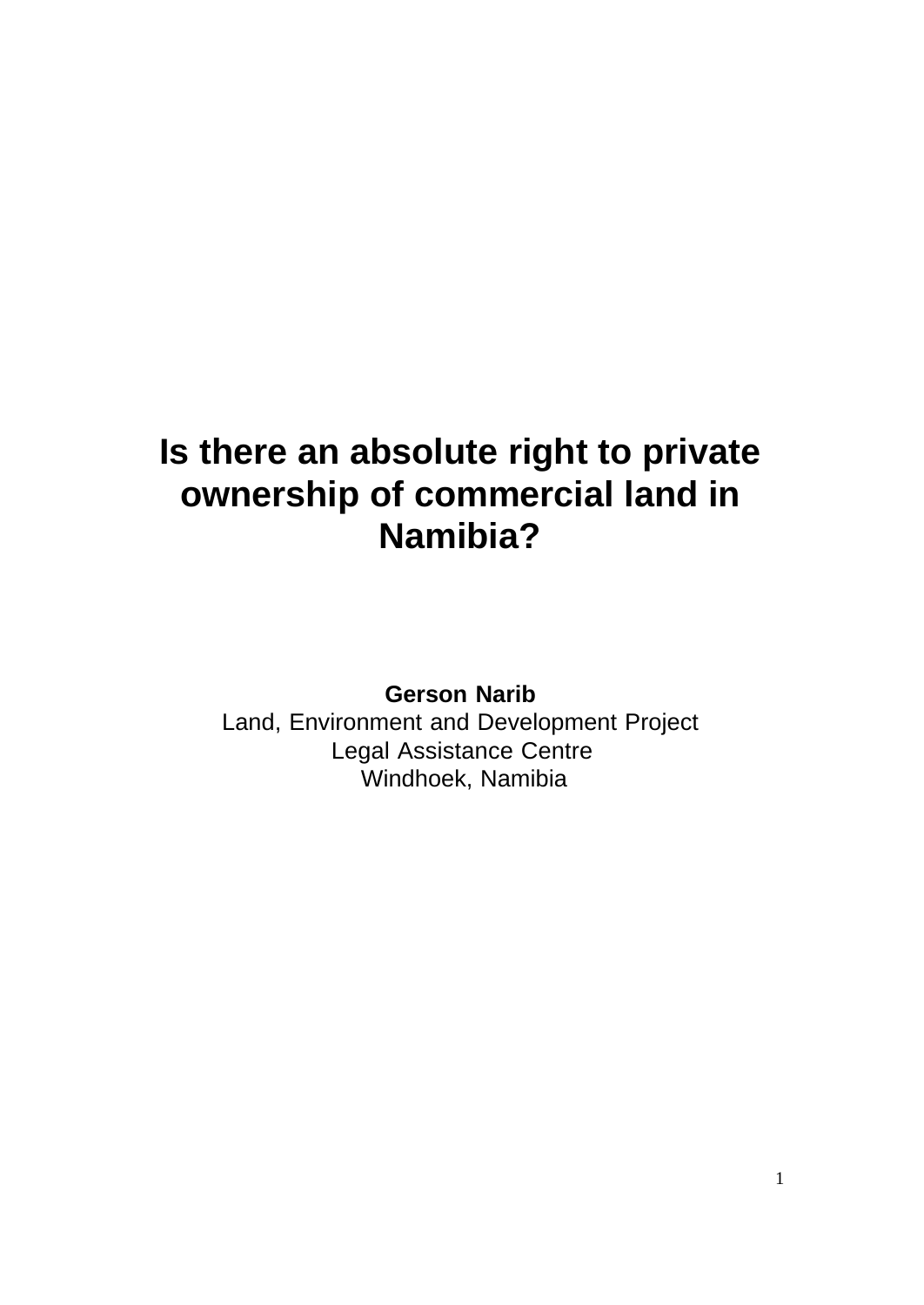## **Is there an absolute right to private ownership of commercial land in Namibia?**

Since the SWAPO Congress of August 2002, the issue of commercial land reform and redistribution of land has once again occupied the headlines of the printed and other media. Recent eviction of farm-workers from the Farm Kaplan, within the district of Gobabis, Namibia has only fuelled the already tense situation. It would now appear that there is some urgency on the side of the Government of the Republic of Namibia to accelerate the process of redistribution of commercial land. In this article we are going to give a short overview of what the applicable laws say about commercial land reform in Namibia.

Article 16(1) of the Namibian Constitution guarantees all persons the right to acquire, own and dispose of all forms of property in any part of Namibia. Parliament is permitted, however, to prohibit or regulate the right of foreign nationals to own or buy property in Namibia.

Article 16(2) gives the power to Parliament to make laws that would allow the state or a lawfully established body or organ to expropriate property in the public interest, on the condition that state pays what is termed "just compensation" to those affected by such an expropriation. "Just compensation" means, in this context, a "fair price". Article 16(2) therefore limits the right to own property in Namibia. The state has the power to expropriate the property in accordance with the procedures laid down by law, and therefore has the right to interfere with an individual's right to own property. It will also appear from this exposition that the right to own property is limited by the rights that other people may have in respect of that property, or in respect of other property which may be affected.

The much talked about principle of willing seller/willing buyer, is contained in article 16(1), which states that all persons have a right to "acquire, own and dispose" of all forms of property. The right to acquire relates to the right to buy,

2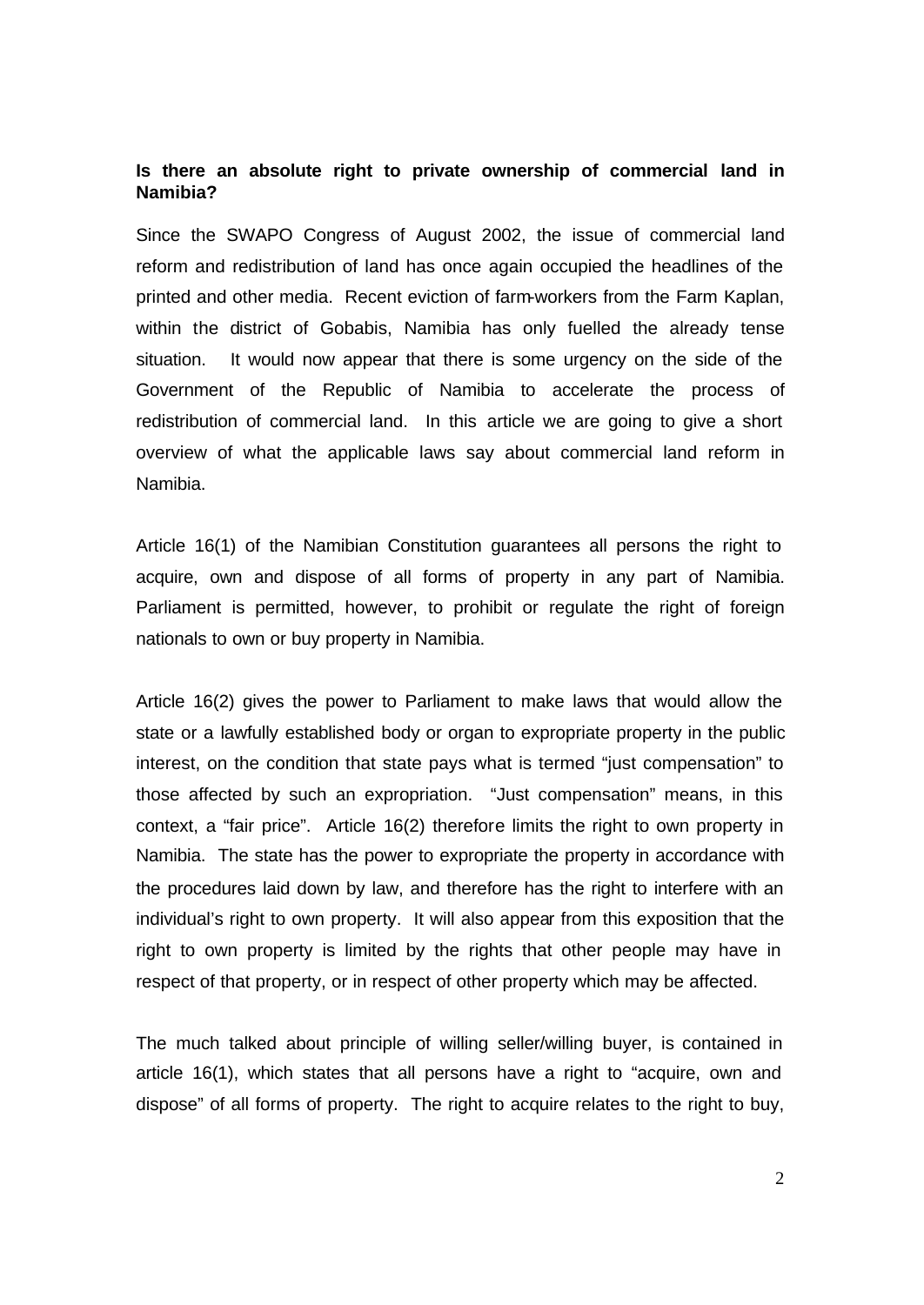inherit, receive by way of a donation, et cetera. The right to own relates to keeping the property for oneself, for whichever purpose, including the right of use and enjoyment of the property. And the right to dispose of property would essentially be the right to sell, donate, or in any other form alienate the property. The willing buyer willing/seller principle that the Namibian government has adopted is therefore merely a recognition of the classical right of ownership, the right of use, enjoyment and disposal of property, in that a person is permitted to freely keep and use his property in the best manner that he/she thinks fit but always subject to the conditions imposed by the law. This is the right that is now entrenched by Article 16 (1) of the Namibian Constitution.

We have however seen that this right is not absolute, particularly when it comes to the right to freely dispose of one's property. The freedom to sell one's property can be taken away by the state by enacting laws that would allow it to expropriate property in the public interest.

The Agricultural (Commercial) Land Reform Act, Act 6 of 1995 was passed by parliament to make provision for amongst other things the acquisition of agricultural land by the state for purposes of land reform and compulsory acquisition of certain agricultural land.

In the first instance, and subject to certain limitations contained in section 17 (3) of the Agricultural Land Reform Act, the state is given the right of first refusal to purchase agricultural land. This means that any owner of agricultural land who wishes to sell it must first offer it to the state, and only if the state declines to purchase it, can it be offered for sale to any other person who is permitted by law to buy such land. When the state declines to purchase the agricultural land concerned, it will issue the prospective seller with a "certificate of waiver' in respect of the specific land on offer, and only then can that seller enter into a valid contract of sale with a another person who wants to purchase such land. Should this procedure not be followed, and the seller enters into a contract with a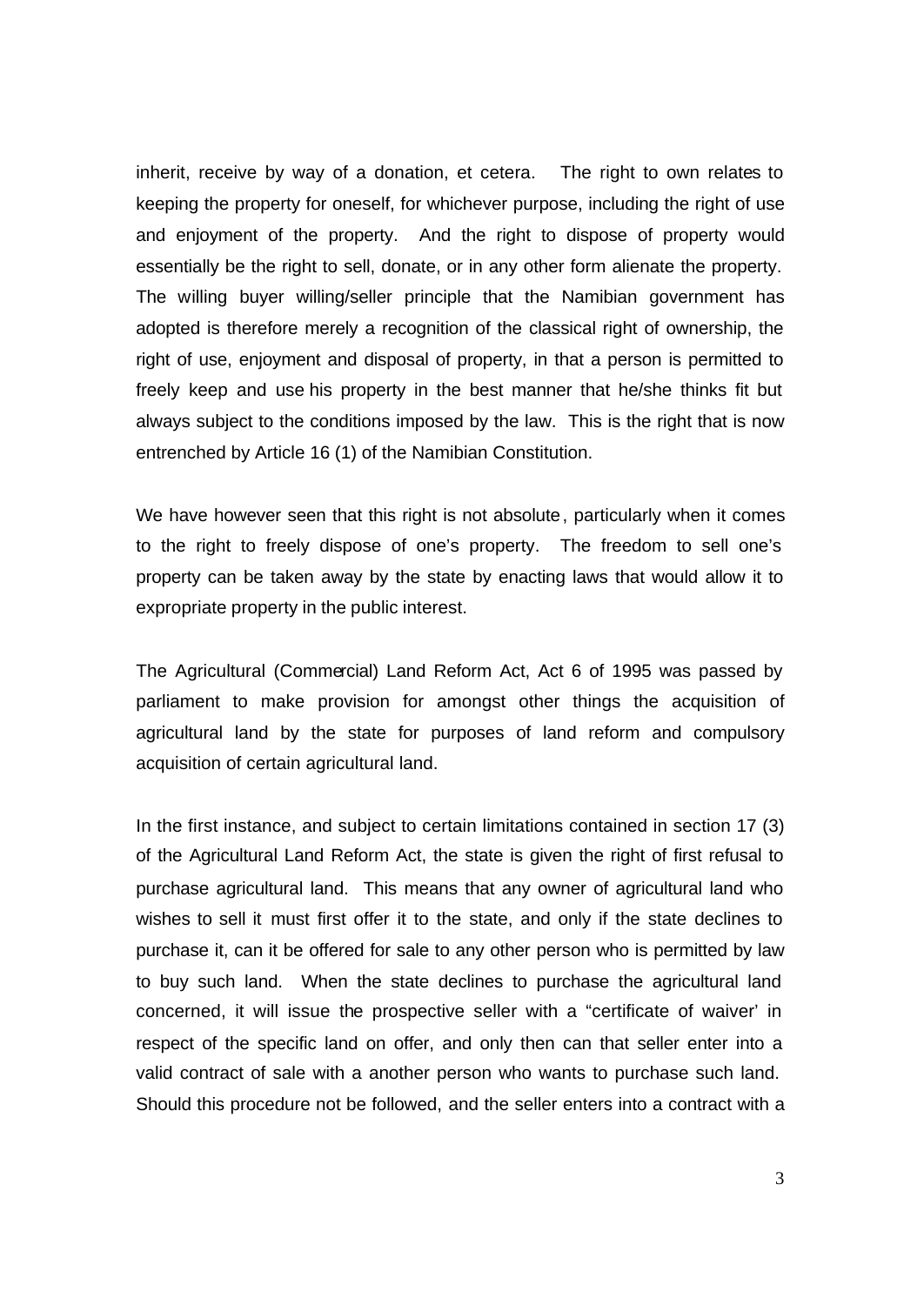third party, without first having offered the land to the state, such contract is invalid and the transfer of such land may not be registered by the Registrar of Deeds.

The principle of willing seller/willing buyer would therefore seem to be applicable in instances where, for example, a farmer would want to sell his/her farm and therefore offers such land for sale to the state, and should the state decline, to any other person who may be willing to buy. The fact that the state has a preemptive right to buy also constitutes a limitation on the right to property, in that agricultural landowners are not free to sell to whoever they like, but first to the state, and only should the state decline, to other persons.

It is this aspect of the acquisition of agricultural land that seems to cause frustration with politicians and the Ministry of Lands, Resettlement and Rehabilitation. Over the past few years, the Ministry has been persistently under spending on the allocated budget for the acquisition for agricultural land for purposes of resettlement of the landless.

On 31 October 2002, during the news aired by the Namibia Broadcasting Corporation Minister Helmut Angula was heard saying that the reason that the Ministry under spent about N\$ 8 million for the financial year of 1998/1999 was because the land that was offered for sale was not suitable for resettlement purposes. However, the minister affirmed that the ministry would consider expropriating land, when money is made available for this purpose. However, the Minister reaffirmed its commitment to the willing seller/willing buyer principle. The basic question that that arises is this: "If the Ministry of Land Resettlement and Rehabilitation is returning millions of dollars to the state treasury, how can it be said that there is no money available for expropriation of agricultural land?" It raises the question as to whether there is commitment on the side of the government to expropriate agricultural land for the purposes of resettlement of the landless.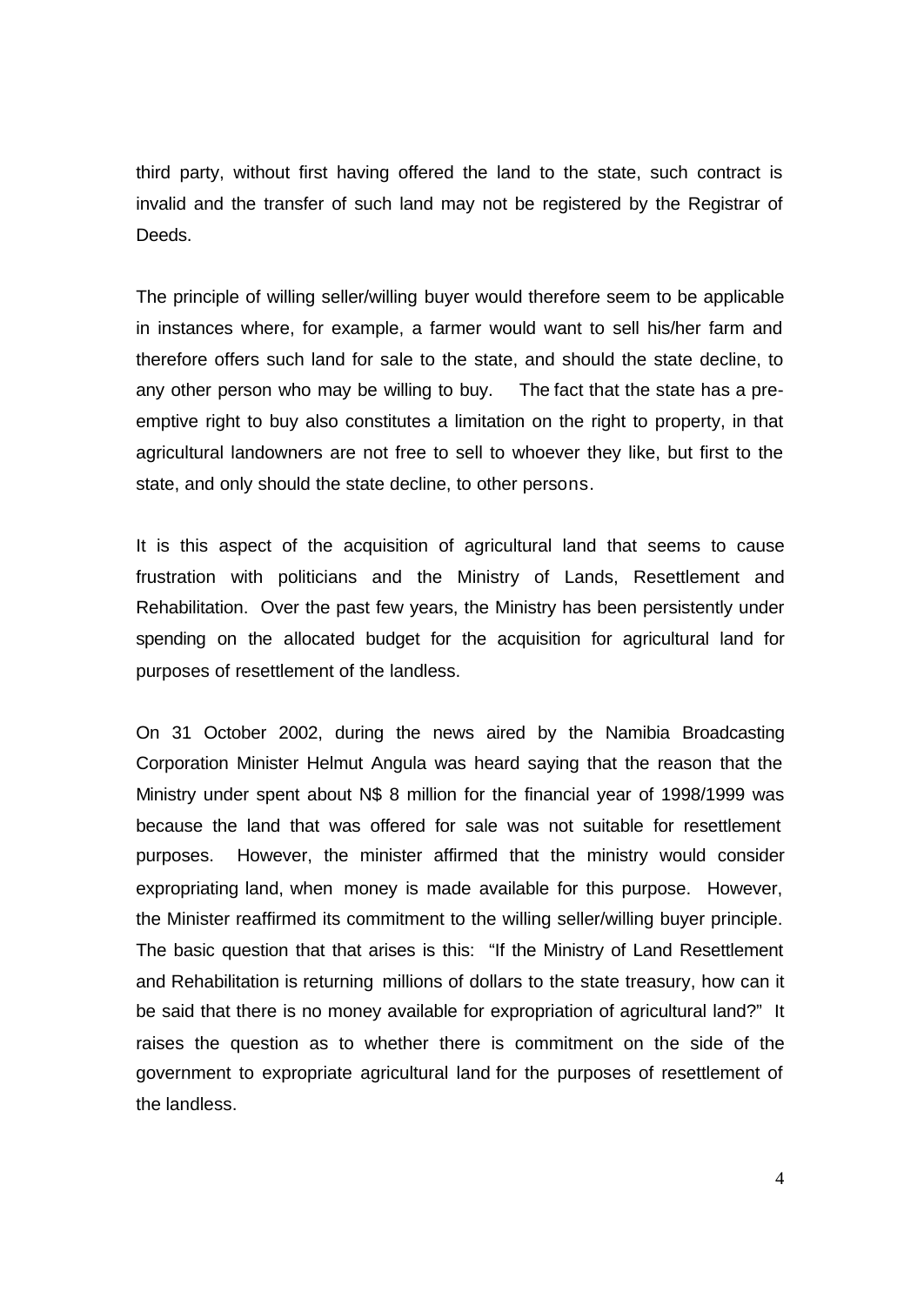As we have seen before, Article 16(2) permits the enactment of laws that will allow the state or its organs to expropriate land subject to just compensation. Part IV of the Agricultural (Commercial) Land Reform Act deals with compulsory acquisition (in other words, expropriation) of agricultural land by the Minister of Lands, Resettlement and Rehabilitation. These are the provisions that the government has so far been reluctant to invoke. Only agricultural land that has been classified as being "underutilised" or "excessive" may be expropriated in terms of the provisions of the Agricultural (Commercial) Land Reform Act. If the land has not been so classified, the provisions of Part IV of the Agricultural Land Reform Act cannot be invoked. Therefore the envisaged compulsory acquisition of the 192 farms from the absentee landlords can only be lawfully done under the provisions of the Agricultural Land Reform Act, should such farms be classified as being excessive land or underutilised land. Should the farms not be classified as being underutilised or excessive land, it would seem that Parliament needs to enact a law, either as an amendment to the Agricultural (Commercial) Land Reform Act, or an independent statute that complies with the provisions of Article 16 of the Namibian Constitution in order to be able to expropriate the said 192 farms owned by absentee landlords. This follows from the provisions of Article 16(2) that the expropriation must be done "in accordance with the requirements and procedures to be determined by an Act of Parliament".

Of course, when expropriating land, which has not been classified as underutilized or excessive, the relevant authority may invoke the provisions of Expropriation Ordinance No. 13 of 1978. It must however be kept in mind that this ordinance was enacted way before independence and some of its provisions may be contrary to the provisions of the Namibian Constitution. Since the enactment of the Agricultural Land Reform Act of 1995 and the adoption of the National Land Reform Policy, there is now a new paradigm for compulsory acquisition of Agricultural land in Namibia. The spirit of national reconciliation, constitutionality and nation building now underlie the program of acquisition of

5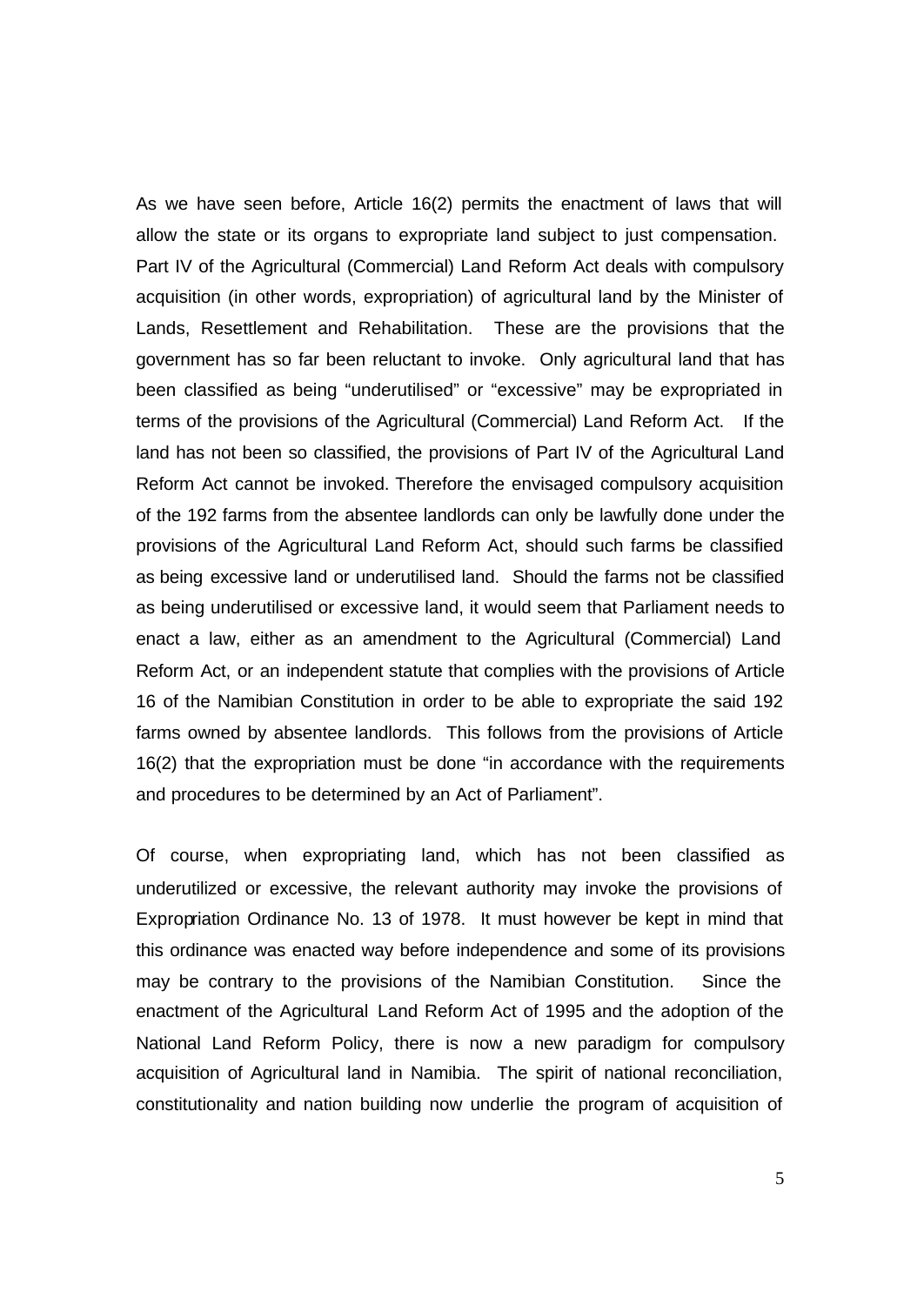agricultural land for purposes of land reform. Thus, invoking the provisions of an ordinance that was enacted before this paradigm shift, for purposes on land reform, would amount to negation of the work that was put in over the last ten years since the National Land Conference of 1992. In any event, when it comes to agricultural land reform in Namibia, the Agricultural (Commercial) Land Reform Act of 1995, may have superseded the provisions of the Expropriation Ordinance of 1978. The ordinance may still be applicable when land is expropriated for other public purposes, such as railways, or when a town is proclaimed or for purposes of expansion of residential areas in town and cities, *et cetera*.

The proviso to Article 16(1) of the Namibian Constitution empowers Parliament to prohibit or regulate the right to acquire property by foreign nationals, but it would seem that this power does not extend to the property that is already owned by foreign nationals when the legislation envisaged by this proviso is enacted. However, an argument can be made out that the state may lawfully expropriate property owned by foreign national in the public interest, provided that it enacts a law that will set out the requirements and procedures envisaged by Article 16 (2) of the Namibian Constitution.

As far as the standing other rights of the owner at the time when he/she owns the property are concerned, Article 16 of the Namibian Constitution appears to be silent. The owners of land appear to be free to put their property to any lawful usage without interference from the state. Subject to limitations imposed by law, in particular, limitations relating to the rights of others who may be adversely affected by such use, a farm owner is entitled to freely use his property in whichever manner he pleases. The recent eviction of farm workers from farm Kaplan should be seen in this light. It is in the discretion of the owner to decide whether the farm workers should be allowed to live on the farm, or whether they should be relocated, just as in the case where an employer/owner decides the